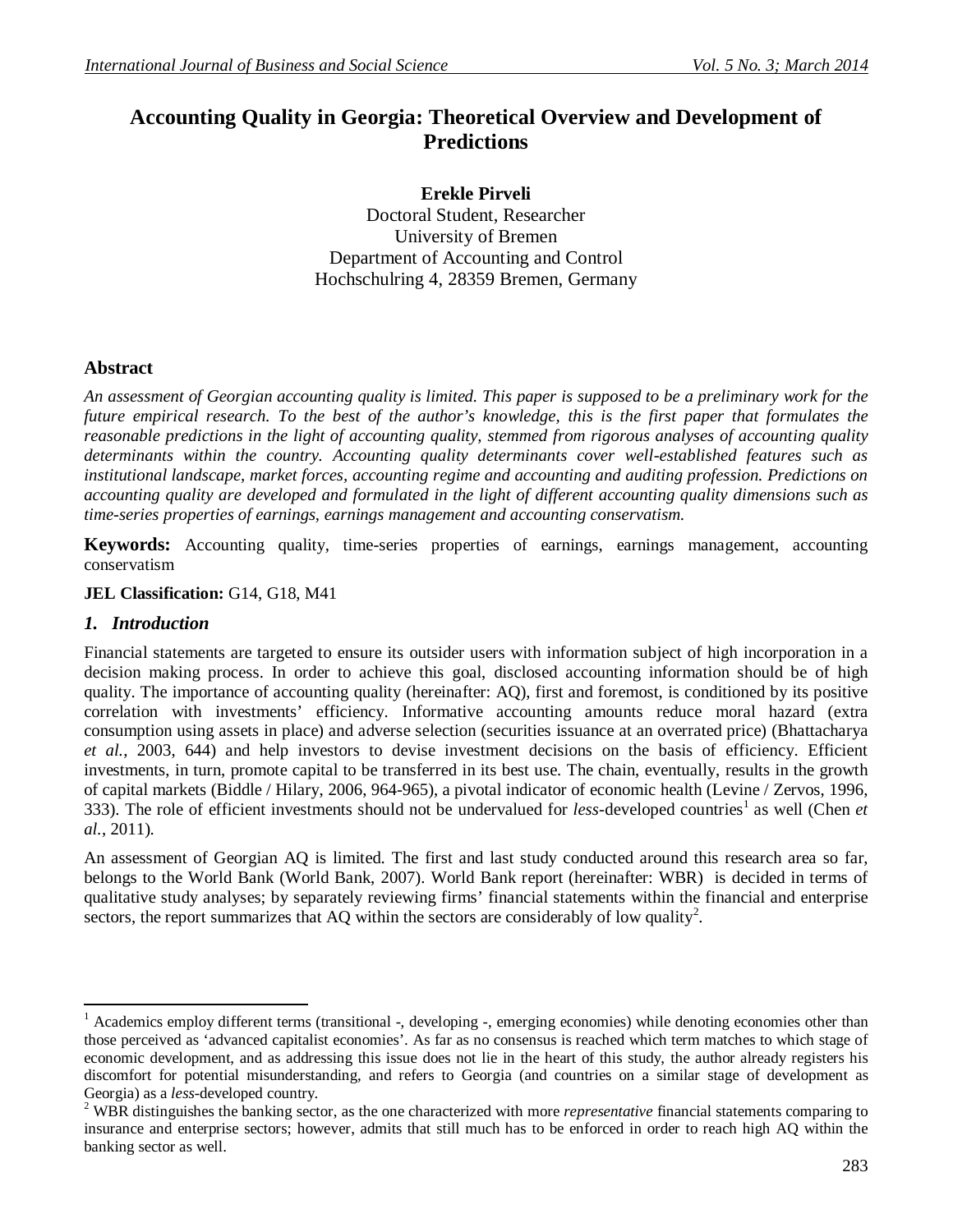Here the author of this paper (hereinafter: the author) outlines an importance of further research towards the quality of Georgian accounting, and acknowledges that a conduction of explicit analyses of AQ determinants, not only would deepen the understanding how informative are accounting numbers within the country, rather would open a path to future empirical research as well. With this in mind, based on the AQ determinants' analyses, the author formulates predictions on AQ peculiarities in the light of its different dimensions such as time-series properties of earnings, earnings management and accounting conservatism.

An overall contribution of the paper lies in several folds. First, the assessment of AQ in *less*-developed countries, particularly in the Caucasian region, is scant; whereas, this study helps to fill up this bridge by examining the case of Georgia. Second, the theoretical landscape introduced in this study might be helpful for: a) Georgian authorities to gauge with determinants and causal factors of AQ, enabling them to formulate appropriate regulations towards its amelioration; b) future researchers, as the predictions formulated within this study may occur as immediately relevant to empirical-oriented accounting/finance academics; c) investors, as the paper enriches foreign and domestic investors' understandability on the viability of Georgian accounting quality and d) international organizations or foreign governments, interested in the development of capital markets in *less*developed economies.

# *2. Accounting quality determinants in Georgia*

#### **2.1.Introduction to accounting quality and its determinants**

The concept of AQ is one of the most fundamental in the overall accounting and finance literature. Despite many attempts, academics have not agreed upon a unique definition and measurement of it (Dechow *et al.*, 2010; Dichev *et al.*, 2013). According to Dechow and Schrand (2004, 5), AQ is the extent at which accounting information promotes to an accurate firm value assessment. To assess a firm value, one needs to know firm's present and future financial performance. Consequently, high AQ refers to accounting information that meticulously publicizes not only the current firm performance, rather future cash flows as well.

The candidate list of AQ measures is broad enough, inciting the author to consider its concept in the light of several dimensions, such as time-series properties of earnings, earnings management and accounting conservatism. Time-series properties of earnings include earnings persistence (the extent of current earnings that remain constant in future earnings' series) and predictability (the extent at which future earnings might be predicted via the current earnings). The both concepts are desirable from the valuation perspective (Freeman *et al.*, 1982; Lev, 1983; Lipe, 1990; Sloan, 1996) and are positively correlated with AQ.

Earnings management is managers' activity directed to intentional earnings smoothness, in order to maximize own profits and/or mislead stakeholders (Dechow *et al.*, 1995; Goncharov / Zimmermann, 2007; Jones, 1991; Leuz *et al.*, 2003). For instance, corporate managers are inspired to smooth earnings upwards before going public (as they are desired to get high stock prices) or before taking a debt (to convince creditors in their solvency). On the other hand, firms might be incited to depreciate the financial outcomes for tax accounting purposes (in order to pay less income tax). Prevalence of earnings management indicates to low AQ, as in this case, insiders alter reported firm performance either to mislead outsiders or bias contractual outcomes, clouding external financial information users' capabilities to assess *real* firm value.

Accounting conservatism refers to an asymmetric recognition of gains and losses. If economic losses are recognized in a timelier manner when compared to economic gains, the approach is perceived as a conservative accounting policy (Ball / Shivakumar, 2005; Basu, 1997; Penman / Zhang, 2002; Watts, 2003). If considered from investors' view of point, conservative accounting screens out *less*-successful businesses from investors' field of vision throughout decision making process; it eliminates the necessity of adjustments in valuation models and is perceived as an indicator of high AQ. All the three dimensions are perceived as crucial measures of AQ (Ball *et al.*, 2003; Barth *et al.*, 2005; Bartov *et al.*, 2005).

As long as, the assessment of Georgian AQ is limited, the author finds it rational thoroughly to evaluate AQ determinants, enabling to formulate more *close to reality* predictions. A long line of prior research (Ali / Hwang, 1999; Burgstahler *et al.*, 2006; Soderstrom / Sun, 2007) reveals the key AQ determinants such as institutional settings, market forces and accounting standards, strongly impacting on financial reporting. Accounting amounts are expected to be more informative in countries with strict institutional settings, *well*-developed capital markets, and rigorous accounting regimes. The author here argues that, particularly in *less*-developed countries, the determinant such as accounting and audit profession should be considered as one of the main driver of AQ.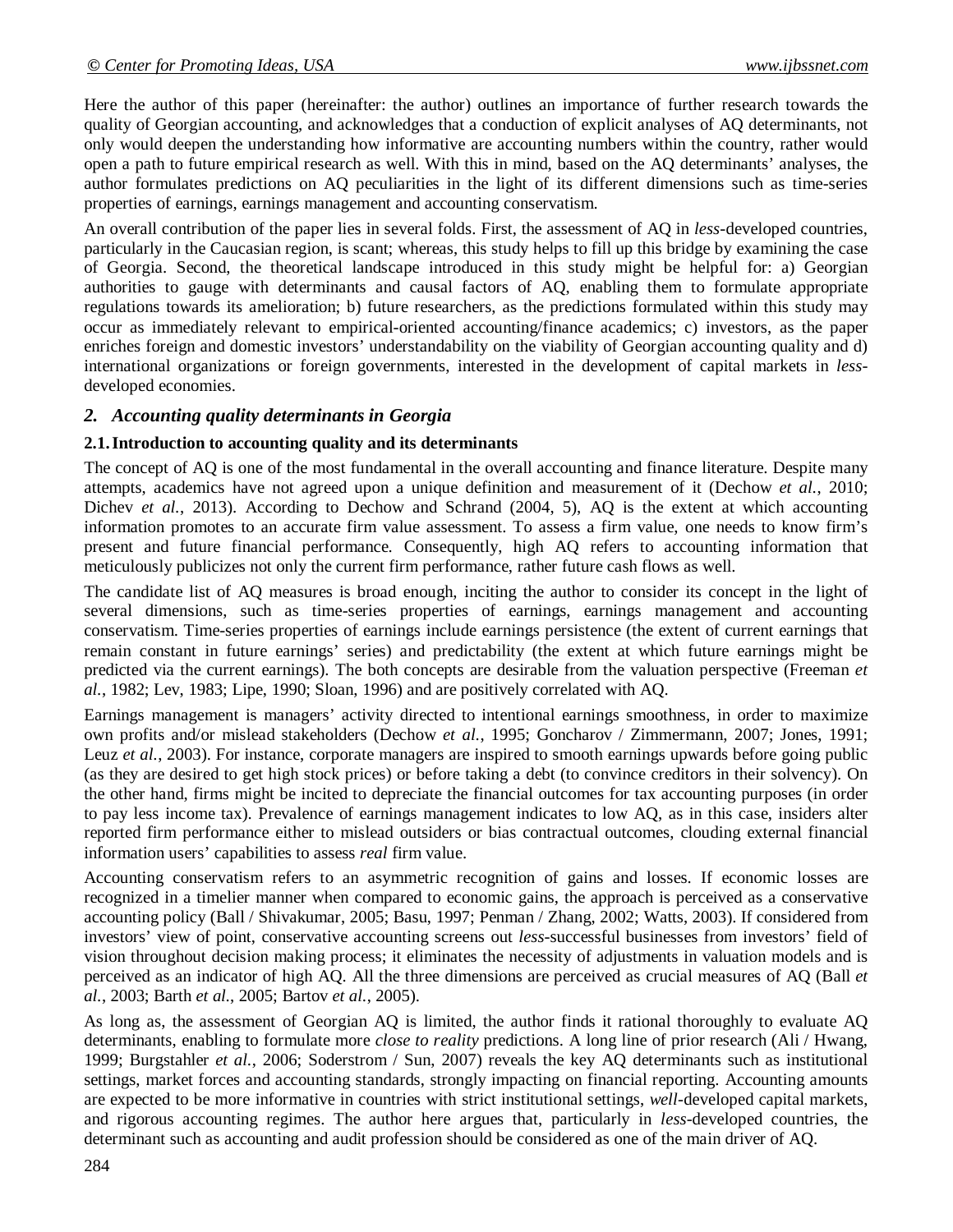The following part of the study examines AQ determinants such as institutional settings, market incentives, accounting regime and accounting and audit profession, within the country.

#### **2.2. Institutional settings**

#### **2.2.1. Legal framework**

In order to achieve high AQ, high quality standards/laws should be established. Prior literature (e.g., Choi / Mueller, 1992) suggests that dictated rules are as of higher quality as lesser is the extent of government involvement in standards/laws setting process. In Georgia, as in a country with civil-law legal origin (World Bank, 2002), the standards/laws are expected to be designed and set by the professional organizations, but with noticeable government involvement and/or monitoring (La Porta *et al.*, 1998). High extent of government's intervention in standards/laws setting process is likely to result in more *authorities-oriented* regulations (Choi / Mueller, 1992). World Justice Project (hereinafter: WJP) (2011-2012) formulates the ranking of 'limited government powers' that measures whether any governmental authority is empowered to exercise excessive power. Georgia shares 66<sup>th</sup> and 67<sup>th</sup> positions together with Serbia out of the 97 countries' data. The fact that Georgia is a civil-law country, obtaining non-advanced parts in the ranking of 'limited government powers' pushes the author to assume that not *outstandingly high* quality standards/laws are enacted within the country.

Strength of legal enforcement, together with the extent of government involvement in standards/laws setting process, represents a stanchion of the legal framework that needs to addressed. Even if one assumes that high quality standards/laws are enacted within the state, the lingering question is at what extent they are enforced. On the words of Summers (2003), in a country with *appropriately*-functioning institutions contracts should be easily enforced. In the ranking of 'regulatory enforcement', represented by the WJP (2011-2012), Georgia positions on  $25<sup>th</sup>$  position out of 97 available countries. In terms of 'enforcing contracts' the country places on 30<sup>th</sup> place out of 185 participants (Doing Business, 2012). The outcomes exhibit that Georgia belongs to relative advanced parts of the rankings, implying the fact that legal enforcement is *quite* strong within the country. However, worth noticing that these rankings cover the general *picture* in the country, whereas, the author argues that the legal enforcement in accounting and auditing sphere is inefficient; the control and sanction systems do not work effectively and the Law of Georgia on Accounting and Auditing is frequently violated within the borders. National Bank of Georgia (NBG), as a major regulatory body, is entitled with an appropriate authority to monitor financial documents and the relevance of audit conclusions. The body is empowered with an authority to implement appropriate sanctions against the violator entrepreneurs. Despite, NBG is authorized for the regulatory enforcement, according to the WBR (2007), the body suffers from effective mechanisms necessary for a decision enforcement. It merely emphasizes on a supervision and prudential regulation, whereas, does not thoroughly check the compliance of reported financial statements with international accounting standards.

The suspect about weak legal enforcement in accounting and audit sphere might be strengthened by leading the following evidence. Although, according to the Law of Georgia on Accounting and Auditing, all JSCs are required to submit annual audited financial statements, from c.a. 1800 JSCs, registered in Georgia, only 480 complied with the requirement in 2005 (WBR, 2007). Moreover, within the framework of this study, was revealed that between the submitted yearly financial statements at the Georgian Stock Exchange, the share of non-audited ones outweigh the share of audited reports. The time for annual reports' submission does not follow to a constant pattern; the majority of the financial statements are submitted within 3 to 8 month time horizon after the fiscal year-end. In some cases, a certain year's financial statement is not disclosed, whereas, nothing is mentioned in the notes of the *next* published financial statement. Quite often, firms do not report semiannual disclosures, albeit, it is required according to the law. In some cases, semiannual reports are submitted after or together with the annual reports. These blatant examples of law violation signal for a weak legal enforcement in accounting and auditing sphere.

#### **2.2.2. Outsider rights**

Widely cited accounting literature (La Porta *et al.*, 2000; La Porta *et al.*, 2001) shapes that if outsiders (particularly, minor shareholders) are vulnerable, they become reluctant throughout investment decisions, which in turn, promotes to the existence of more concentrated ownership structures. In case of the existence of highly concentrated ownership structures, corporate insiders are inspired at a lesser extent, to disclose diligently prepared financial statements (La Porta *et al.*, 1998).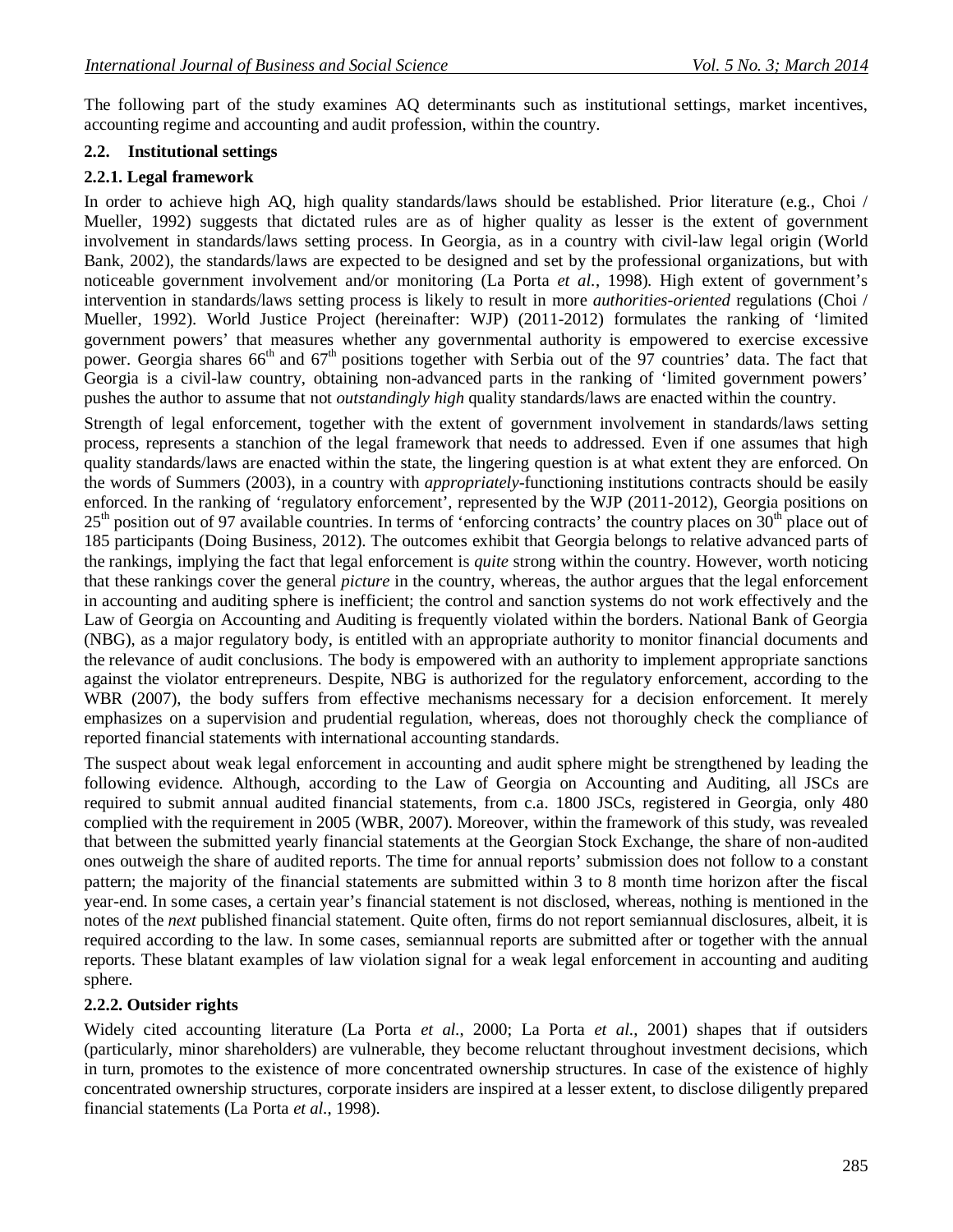To evaluate how secured are shareholders in Georgia, the author emphasizes on its three dimensions such as property-, minority shareholder- and investor rights. In the ranking of 'property rights', introduced by the Global Competitiveness Index (hereinafter: GCI), the country positions on  $120<sup>th</sup>$  position out of 140 countries as of 2011. In terms of 'protection of minority shareholders' interests', it ranks on  $119<sup>th</sup>$  place, while in terms of 'the strength of investor protection' Georgia places on  $20<sup>th</sup>$  position from the same number of surveyed countries (GCI, 2011- $2012)^3$ .

As long as, all the three dimensions operationalize how secured do outsiders feel in the country, *ceteris paribus*, the ranking results should not significantly vary from each other; rather should follow to a *more or less* stabile pattern. Notwithstanding to this, it might be observed that via the third indicator ('the strength of investor protection'), Georgia ranks on much more advanced position in comparison to the first two indicators. Georgia has gained its positions only in the third indicator, while, in terms of 'protection of minority shareholders' interests' and 'property rights', the country ranks as one of the least protected country worldwide. The results seem counterintuitive and cast a shadow to the reliability of outcomes. However, the suspect might be vanished if one follows the logic leaded by Papava (2013), according to which, after 2003, advancement in 'ease of doing business' ranking became Georgian authorities' main political-economic postulate. 'The strength of investor protection' in contrast to 'property rights' and 'protection of minority shareholders' interests', is represented as one of the sub-factor anticipated in the 'ease of doing business' ranking (titled under 'protecting investors'). As a consequence, in terms of investor protection, Georgia belongs to top 20 countries worldwide, but this fact does not precisely portray the *actual* extent of outsider rights. The author argues that, the ranking of investor protection is artificially (due to the desire of advancement in the 'ease of doing' ranking) deviated from the country's overall (natural) situation and does not allow the author to assume that outsiders are *appropriately*-protected within the borders. Even though, in terms of investor protection Georgia belongs to the best 15% of *well-*protected countries, the general picture, operationalized via all the three dimensions, suggest that outsiders (especially minor shareholders) are vulnerable within the country.

# **2.2.3. Political system**

Starting from 2003, Georgian authorities postulated neo-liberal economic policy, targeted towards foreign direct investment (FDI) attraction, which could be eventually reflected in economic development. Within the neo-liberal economic policy, the role of government was reduced to its minimum – limited only by the minimal intervention to formulate the major background and leave the private sector behind the *invisible hand*'s fate (Timm, 2013, 7). As a consequence, the country gained a status of a top reformer on the ease of doing business ranking throughout 2005-2010 (Doing Business, 2012, 6). Defeat of corruption might be considered, *inter alia*, as one of the successful reforms. The mass privatization process of 1993-1997 appeared as a 'fertile soil for corruption' (PaPaVa, 2013, 58). Till 2003, corruption level in Georgia was quite pervasive (PaPaVa, 2013, 58). Afterwards, the government of Georgia declared battle against it, and as a consequence of rigorous attitude, the country was honored as a top reformer country in fighting against corruption throughout 2002-2005 (Anderson / Gray, 2006, 46). WJP (2011-2012) has developed the ranking of 'absence of corruption', measuring government representatives' use of public office for private gain, in 2012, and from 97 countries, Georgia shared  $19<sup>th</sup>$ ,  $20<sup>th</sup>$  and  $21<sup>st</sup>$  positions, together with Austria and Estonia.

The August war of 2008 occurred as a turning point for Georgian authorities. Due to August war of 2008 and a consequent unstable political situation, the country failed to maintain the *label* of 'reliable investment region' (Timm, 2013, 2). The government has realized that being in the role of a *viewer*'s presence, and reliance on an *invisible hand*'s fate, was not an efficient way anymore; unstable political situation almost annulated the extent of FDI. Georgian officials declared a new economic-paradigm, under which government's active involvement in the business sector was postulated. Government officials realized that the *state machine* could not alone burden and properly replace the role of *pre-trending* FDI. As a consequence, the government attempted a part of the responsibilities to be delegated over the private sector actors as well. The neo-liberal economic strategy was replaced by a specific form of regulation, under which, in order to coordinate and lead the business in the intended direction, apart from the legal instruments, the authority employed informal tools as well. The country shifted its liberal, market-oriented policy towards a new economic doctrine, characterized with massive regulations.

<sup>&</sup>lt;sup>3</sup> 'Doing Business' report (Doing Business, 2012) also supplies the ranking of 'protecting investors', where Georgia positions at 19<sup>th</sup> position from 185 countries worldwide.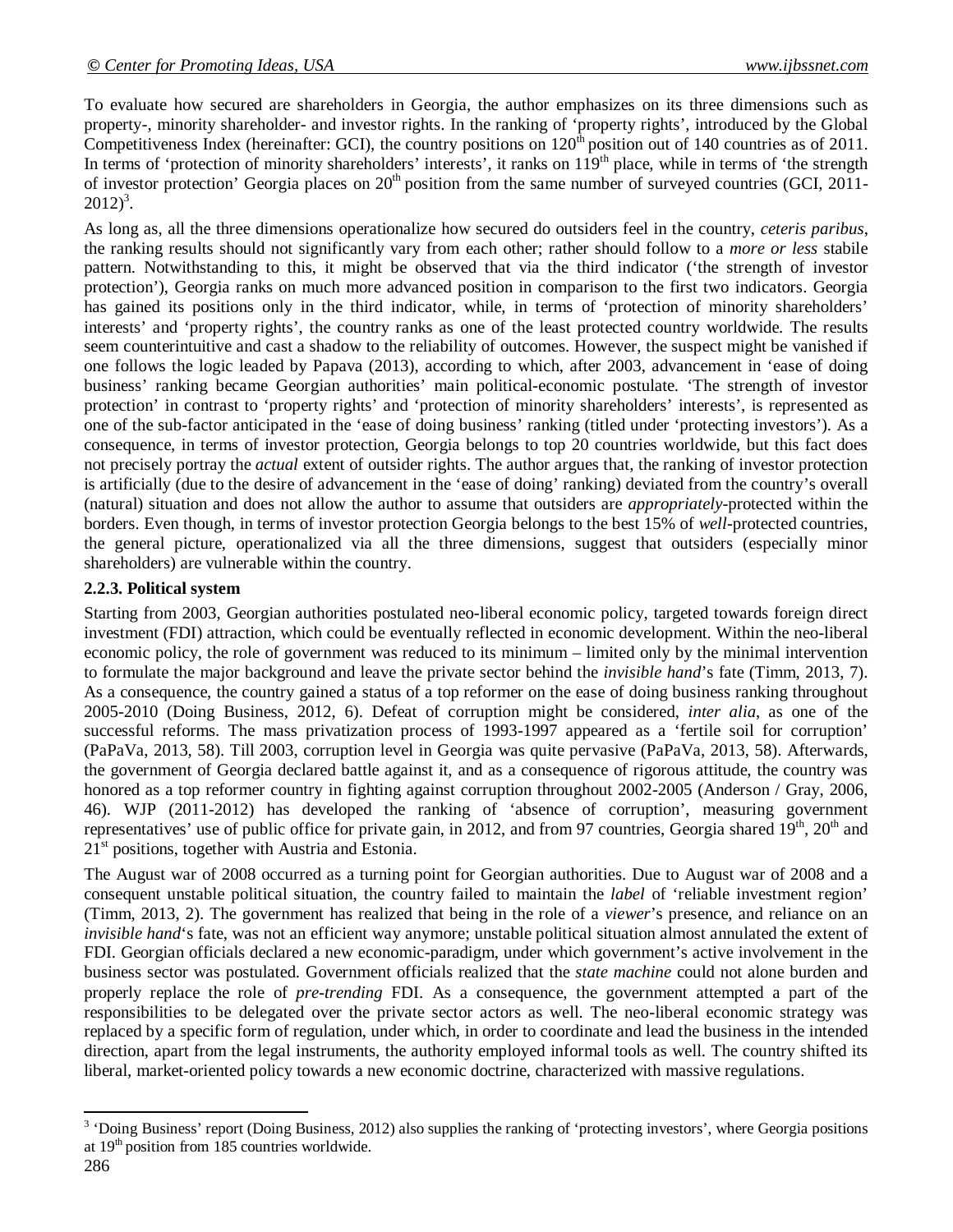The study from Khishtovani and Pirveli (2012, 159-160), in the light of existing *specific Georgian economic doctrine*, examines the case study of the Georgian insurance sector and cautiously explores a new phenomenon such as Corporate Political Responsibility (CPR), prevalent in the country. While the *well*-established term Corporate Social Responsibility (CSR) indicates on a firms' *good will* to implement certain steps, useful for a society, under the CPR, forced (involuntary) corporate steps are deemed from the authors. According to them, throughout the last decade, the development process in Georgia has been accompanied by a (political-economic) phenomenon similar to CSR, but its vectors have been directed towards different actors and types of responsibilities. The authors call this phenomenon CPR and argue that it can be observed when an ordinary private player on the market faces a necessity to complete political-economic activity, usually financially harmful, ruled by the government (Khishtovani / Pirveli, 2012, 159-160).

Implementation of unwilling and unplanned activities most likely leads to the worsened financial performance, as it was a case in the insurance sector. Unexpected costs and/or financial outcomes push insiders to hide nonattractive financial amounts from financial reports. The prevalence of the CPR, presumably, heightens corporate stimulus towards hiding the real current performance and promotes to the existence of *less*-informative accounting numbers.

Political connections promulgate a way to low AQ (Chaney *et al.*, 2011). This is due to two factors; first, firms with political networks more often become a subject of illegal operations. Being politically connected, motivates corporate managers to hide some information from outsiders, to disclose less frequently and less precisely. Second, politically backed enterprises face lower competition, enabling them to attract investors' attention (capital and favor) without supplying them diligently prepared accounting information. The study from Chaney *et al.* (2011) finds that politically connected firms face less competition. Such firms have less pressure from outsider information users to report high quality accounting information. On the words of Bremmer (2009) and Bremmer and Johnston (2009), within the intensively regulated economies, the probability that markets become monopolized and political connections entrench its roots, is higher. The paper from Khishtovani and Pirveli (2012), in assistance to this prediction, reveals that political connections are quite prevalent within the insurance (financial) sector, and summarizes that Georgian firms are inspired to take advantage by being politically backed.

*Georgian economic doctrine*, manifested after 2008, is characterized with prevalent political connections, CPR (Khishtovani / Pirveli, 2012), elite-corruption (PaPaVa, 2013) and less trustworthy reputation in respect to investment attractiveness. Most likely these facts awake corporate managers' incentives towards hiding the information about its owners as well as about the underlying financial performance. All together strengthen the expectation towards low AQ in the country.

# **2.2.4. Tax system**

Accounting literature (e.g., Atwood *et al.*, 2010) advocates that in countries where the linkage between financial and tax accounting is higher, AQ is expected to be lower. Tax system determines whether firms are financial – or tax accounting oriented. Complicated tax system and *sharp* tax burden may promote to the use of conservative accounting policy that minimizes the income tax. After 2003, Georgian authorities postulated to upgrade business and investment climate in the country. Implementation of market oriented strategy contained changes in the tax system as well. Georgian government aimed to reach private enterprise-driven growth and oriented, inter alia, on the implementation of simple and flat tax rates, and low tax burden (Pocket tax book, 2012, 1). The number of tax types was reduced from 21 in 2005, till 6 starting from 2008. Aggressive tax reforms were performed in order to simplify tax administration and tax policy, which in turn are correlated to the positive national changes especially in transition countries. The tax burden was remarkably lowered. These changes were reflected in global rankings, as well. In 2009, Forbes Magazine ranked Georgia as the "4<sup>th</sup> least tax-burdened country" worldwide (Forbes, 2009). According to the Georgian National Investment Agency, through these changes the country markedly simplified the regulatory groundwork in the business sector, whereas the tax reform was perceived as one of the impressive successes among post-revolutionary reforms. Tax system framework shows that the country employs liberal tax system, and as a consequence is perceived as one of the least tux-burdened country worldwide, that, *ceteris paribus*, should diminish firms' passion of being tax accounting oriented.

# **2.3. Market forces**

*More*-developed capital markets, in comparison to *less*-developed ones, together with a higher frequency and volume of trading, are characterized with a higher number of trader investors.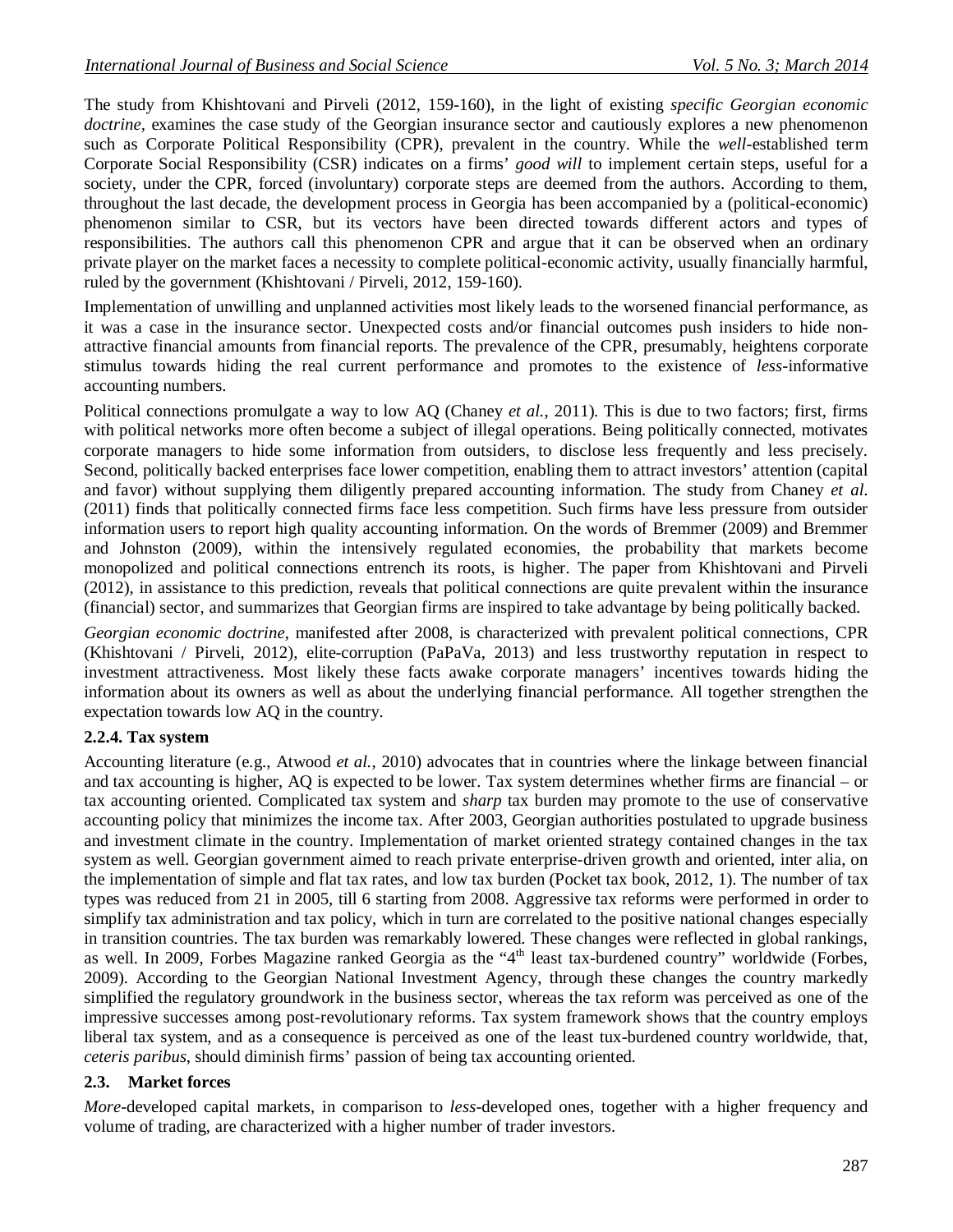High number of investors, results in a high demand for financial information as investors are one of the most crucial consumers of financial statement information (Dechow / Schrand, 2004). Investors' demand on highly informative financial amounts, in turn, tantalizes managers' incentives to report diligently prepared financial statements (Soderstrom / Sun, 2007, 691).

To evaluate the extent of Georgian capital market development, this study employs capital market size on the one hand (proxied via market capitalization), and market liquidity (proxied via value of stocks traded) on the other. The paper pertains on World Bank dataset<sup>4</sup> and the indicators will be shown in relative (as a percent of  $GDP<sup>5</sup>$ ) terms. Market capitalization is calculated as the number of outstanding shares times the price per share.

Market capitalization of the Georgian Stock Exchange (hereinafter: GeSE) as of 2011 amounted US\$ 800 million, that constituted 5.5% of the corresponding GDP. To draw parallels with the benchmark countries, the average developing country's market capitalization from Europe and Central Asia<sup>6</sup> constitutes to the corresponding GDP's 19.4% in 2011. The average country's indicator from 'Lower middle income' country group amounts 27.9% of the corresponding GDP. And for the EU countries<sup>7</sup>, the indicator stands at  $37.1\%$ . Throughout 2005-2011, Georgia's ranking of the market capitalization in relative terms (as a percent of GDP) was fluctuating from 116<sup>th</sup> (in 2007) till  $125<sup>th</sup>$  (in 2005 and 2011) places out of 127 and 136 and 133 countries, respectively. The ranking suggests that market capitalization of Georgian capital market is considerably small.

For 2011, the value of stocks traded at the GeSE was pathetic, equaling US\$ 1.5 million, less than 0.1% of the GDP. Throughout 2005-2011, the market had its maximal liquidity in 2006, when value of stocks traded amounted US\$ 95.2 million (1.2% of the GDP)<sup>8</sup>. In Europe and Central Asian developing countries, and in 'lower middle income' countries, the average values of traded stocks in 2011 were US\$ 9.1 (5.66% of the GDP) and US\$ 17.6 (5.56% of the GDP) billion. In EU, on average, the value of stocks traded was more than 239 billion that constitutes 26.5% of the corresponding average GDP. In terms of the value of traded stocks on the stock exchange (as a percent of GDP) for the year of 2011 Georgia ranked at  $131<sup>st</sup>$  place out of 133 countries totally; overtook only the two countries, Armenia and Uruguay. The results unequivocally speak that the Georgian capital market is one of the most illicit (small and illiquid) worldwide (at least between the countries, for which market information is available at the World Bank database).

# **2.4. Accounting regime**

Academics perceive that AQ is a function of latitude in accounting standards (e.g., Levitt, 1998). AQ is hypothesized to be higher under the accounting regimes that promote to transparent reporting process and leave little space for subjective judgments (Goncharov / Zimmermann, 2007), as a wide range of allowable accounting treatments provides excessive discretion possibilities for managers in the classification of the assets and obligations (disclosure decision) and in the determination of the extent of accruals (measurement decision) (Elbannan, 2011).

By strong effort of the United States Agency of International Development (USAID), International Financial Reporting Standards (IFRS), issued by the International Accounting Standards Board (IASB) in 2004, became recognized as applicable standards for Georgia as of 2005 (reg. №11, 6/04/2005). Georgia recognizes the latest version of IFRS (2009) that is translated into Georgian language and is locally adopted. According to the Law of Georgia on Accounting and Auditing, reporting companies (GeSE firms, firms with more than 100 partners or firms licensed by the NBG) are required to prepare audited (non-audited) annual (semiannual) financial statements under IFRS and submit to the NBG. Small and medium sized firms are allowed to use IFRS for SMEs, approved by the IASB.

 $\overline{\phantom{a}}$ 

 $<sup>4</sup>$  The rankings base on the World Bank database of 2014; worth mentioning, the number of available countries as well as the</sup> lists of different groups of countries (and therefore the ranking positions as well) may considerably vary due to different time period of data collection.

<sup>5</sup> For the definition of GDP, please visit: http://www.worldbank.org/.

<sup>6</sup> Only developing countries are selected from this geographical region.

<sup>7</sup> For the list of countries per benchmark group, please visit: http://www.worldbank.org/.

<sup>&</sup>lt;sup>8</sup> Worth mentioning that the lion's share in the value of stock traded at the GeSE comes from a one company, the Bank of Georgia.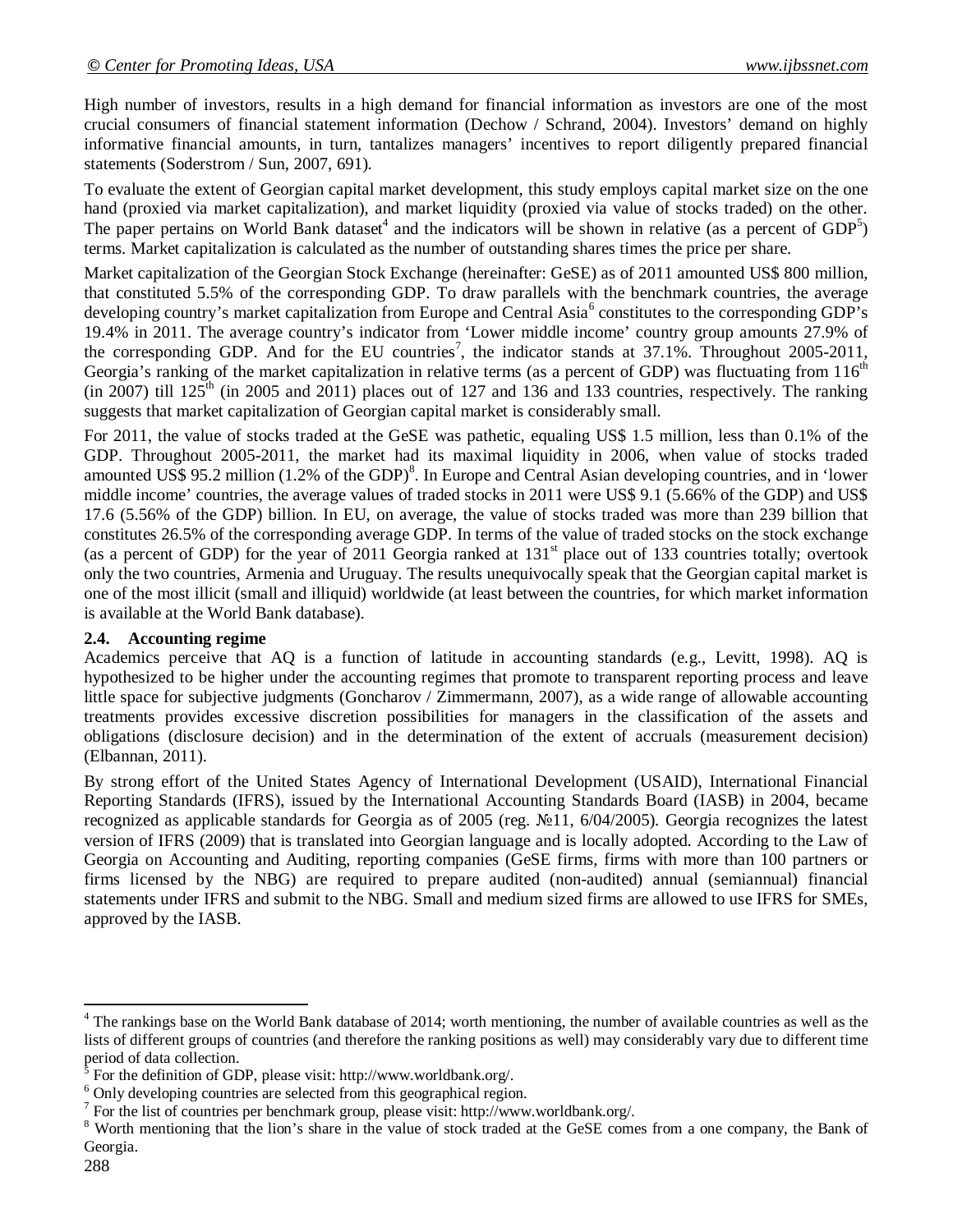Although findings around IFRS are massively juxtaposed, its quality is considered to be higher in comparison to most local GAAPs (except of US GAAP), which narrows managers' ability of *sending* financial information users into illusion by earnings discretion (Barth *et al.*, 2005; Barth *et al.*, 2008; Cahan *et al.*, 2009; Daske / Gebhardt, 2006; Ding *et al.*, 2007). However, in the context of Georgia, the applicable version of IFRS does not exactly coincide with the original version of IFRS, recognized by the IASB. That is due to the two facts. First, the translation process of IFRS is not an ongoing process; rather, proceeds once within every five years. Consequently, the changes in the original version of IFRS throughout this period cannot be timely reflected in *Georgian IFRS*. Second, it is difficult to find translators of IFRS with appropriate language (English) and professional (accounting fundamentals) knowledge, reflecting in the version of IFRS contenting noteworthy inconsistencies.

As an evidence, might be leaded findings of the WBR (2007); from six enterprise sector companies examined within the report, only one had non-qualified $9$  audit opinion, whereas, the rest 5 audit reports could not precisely assess even fixed costs. According to the WBR (2007), the problem of inconsistency in the *Georgian IFRS* is a considerable factor and might lead to useless financial numbers. Apart from the fact that *Georgian IFRS* is not the same as the original version of IFRS, there exists no compelling reason to expect for informative financial amounts only and only for the sake of existence high quality accounting standards; as the latter, emerges as an effective AQ determinant only and only if other determinants such as institutional settings, market incentives and accounting profession also promote to the existence of high quality accounting information.

In terms of 'the strength of auditing and reporting standards' Georgia places on 88<sup>th</sup> position out of 142 countries as of 2011 (GCI, 2011-2012). The ranking outcome assists to the above mentioned logic, that, even though, high quality accounting standards (IFRS) are applicable within the country, it does not guarantee the existence of high quality auditing and reporting standards, most probably because of existing inconsistencies (time and conceptual gaps in *Georgian IFRS*) and ineffective enforcement.

# **2.5. Accounting and audit profession**

Lastly, but presumably most importantly, accounting and audit profession is examined in the light of AQ determinant. The author argues that in the context of Georgia accounting and audit profession should be perceived as a main driver of financial reporting. Even if corporate insiders are desired to publish informative accounting numbers, if professional education does not contribute, disclosed accounting information, most likely, will departure from firms' *actual* undergoing performance.

On the words of WBR (2007, 6), estimated number of accountants (including chief accountants) in Georgia is 20000, whereas, Georgian Federation of Professional Accountants and Auditors (GFPAA – accountants' and auditors' main professional organization in the country) counts c.a. 2000 members. The number of GFPAA members in the whole sample is minor. Moreover, from GFPAA members, only 23-24% are certified (WBR, 2007). The share of certified accountants, who fulfilled certification requirements after 2001, when GFPAA strengthened them, is pathetic. The share of certified accountants constitutes to 2.3-2.4% of the whole number of accountants, from which the majority has replied to the GFPAA requirements till 2001. This represents an *alarming* indicator, and raises the question whether Georgian financial statements might be *really* helpful for its outsider users.

Several main violations might be outlined from WBR findings. Georgian financial statements *quite often* are saturated with a 'standard phrasing', implying the fact that some financial statements were filled up with irrelevant information directly copied from international financial statements, illustrative examples (delegated either by the National Securities Commission of Georgia or by auditors, as guidelines) or tax accounting statements, making the reports less useful for outsider users (WBR, 2007).

Companies suffer from recording the transactions that are out of the scope of firms' *normal* operating activities. AQ was relatively higher for firms mostly based on cash flow transactions. The picture changed dramatically when it touched to accruals-based transactions; firms had difficulties with accruals-based disclosures that necessitate the recognition of elements not subject of invoices: recognition of reserves, deferred taxes and asset impairment.

 $\overline{\phantom{a}}$ <sup>9</sup> Contrary to the intuition, unqualified audit opinion has positive meaning and qualified – negative. Unqualified audit report status implies for thorough examination of report and indicates to high compliance of international standards, while, qualified audit report status signals for financial statements with significant violations from the applicable standards.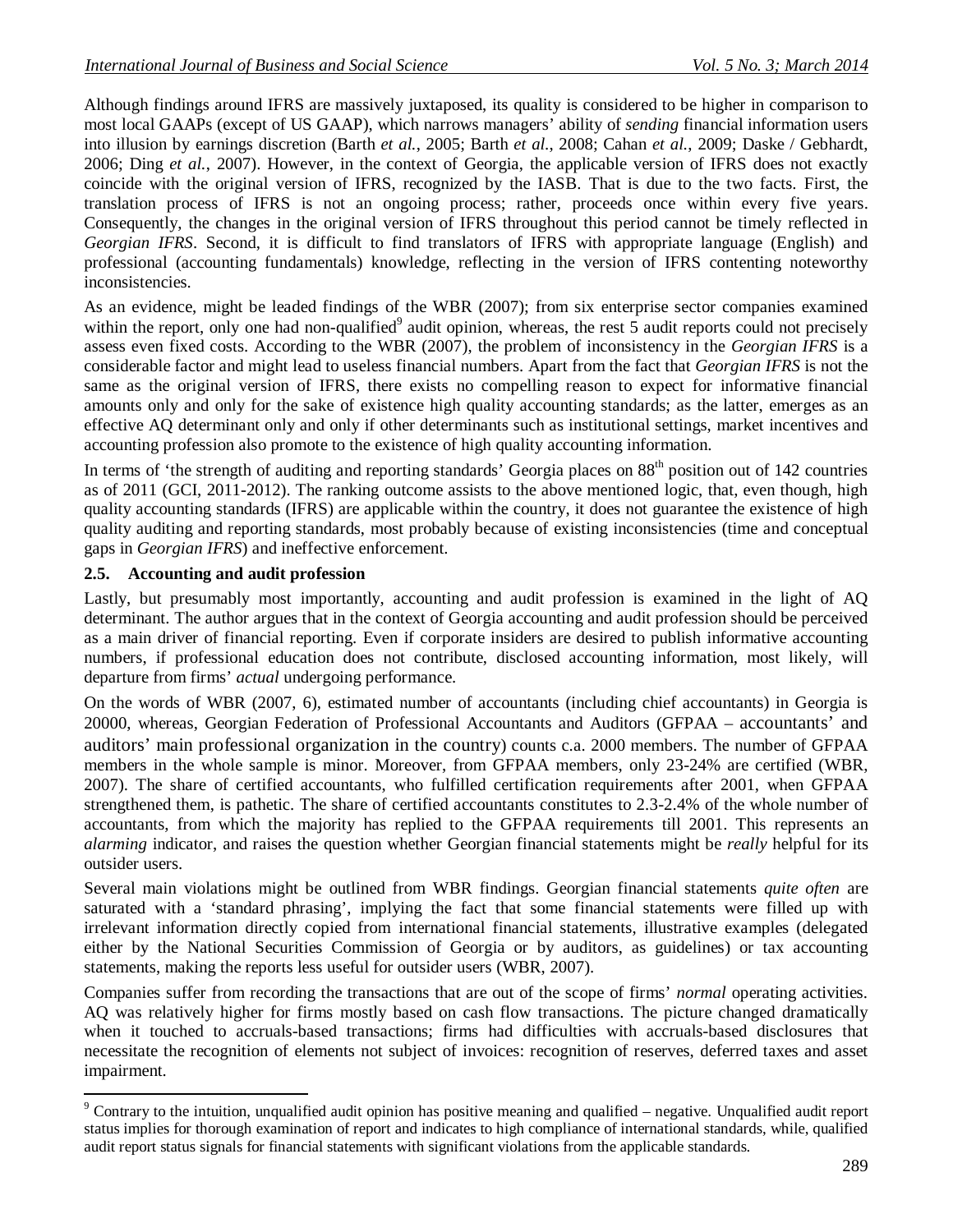As a consequence, the majority of financial statements is still prepared by the cash-flow basis, similar to the requirements till 2000 (WBR, 2007), whereas, IFRS is heavily based on the use of accruals-based system and requires its deep understanding. These evidences unequivocally establish that the accounting profession in Georgia is of low quality, resulting in low AQ.

The *only* remained way that can promote sophisticated accounting numbers to become informative, is high audit quality. Auditors' ability and motivation of adjusting departures from the *real* current performance can mitigate low quality accounting numbers, shaped by unqualified and/or opportunistic accountants (Dechow *et al.*, 2010). The number of audit firms, able to provide statutory audit, is limited within the country; about 20 audit companies supply rightful audits. Till the July of 2005, c.a. 580 auditors were certified by the Audit Council. From 580 authorized auditors, c.a. 80 were authorized by the GFPAA and the rest by the Audit Council itself. The difference between audit qualities provided by authorized and non-authorized auditors is significant, as well as, gap exists between the AQs of financial statements audited by authorized auditors due to auditors' different: access to resources, experience and technical professionalism. From 14 audit reports, examined by the WBR (2007), 5 were qualified and 9 – unqualified. From 9 unqualified reports, 3 included paragraphs of emphasize. This quite *acceptable* proportion of qualified and unqualified audit statements – indicating relative high quality financial reports, most likely is due to the low audit quality and not due to high quality financial statements. In notes of qualified statements were written the several points why a certain financial statement had a qualified status and each of the point was good enough to label the report as a qualified one. Several audit reports mentioned nothing about the used audit standards, while some of them included copied text from the law. Some of the audit opinions were made for tax accounting statements or did not mention anything about the type of an accounting statement. The evidence indicates to low audit quality.

# *3. Summarization and Development of Predictions*

The second chapter was devoted to the analysis of AQ determinants in the context of Georgia. Country's legal enforcement in accounting and auditing sphere, dissimilar to the national level, is considerably weak. Outsiders, most likely, feel vulnerable themselves. The political situation is unstable, political connections are quite widespread and an interesting phenomenon such as CPR is prevalent. The country is one of the least tax-burdened worldwide. Summarizing the overall picture, most likely institutional landscape does not promote to high AQ. Reshaping in other words, corporate managers are not stressed from external factors such as investors, regulators, laws, etc., to disclose diligently prepared financial statements.

One of the ways that still remains and can encourage managers to report high quality accounting information is the strength of market forces. Corporate managers may not be obliged from institutional factors to spend extra time on financial statement corrections in order to display informative financial amounts, but may voluntarily do so in case they face worthy enough market incentives. Analysis on the extent of Georgian capital market development revealed that it is one of the smallest and most illiquid market worldwide, fixedly positioning at one of the least positions in the rankings. Consequently, it is likely that the stock exchange, with insignificant (almost non-existing) trading volume and frequency, cannot equip firm managers with reporting incentives, and bring a change in AQ either in improving or worsening sides.

Although, high quality accounting standards are applied within the country, the Georgian version of IFRS differs from its original version. The applied standards contain inconsistencies, eliminating the potential effect of high quality accounting standards on the quality of disclosed information.

Finally, accounting and audit profession in Georgia is of outstanding low quality. Whereas, other AQ determinants are less weighty for the Georgia, here the author argues that limited professional knowledge should be considered as the main driver and conditional factor of AQ within the country.

Considering the overall background, the author assumes that Georgian financial statements do not precisely convey firms' *real* undergoing financial performance; basing on the Georgian financial information, outsiders are unable to assess a *real* firm value. As mentioned above, outsiders need the exact picture of firms' current and future performance to evaluate a firm price. Time-series properties of earnings such as earnings persistence and predictability show the extent at which outsiders are able to assess a firm value. Based on the theoretical background, the author predicts that most likely reported earnings in Georgia are poorly persistent and predictable.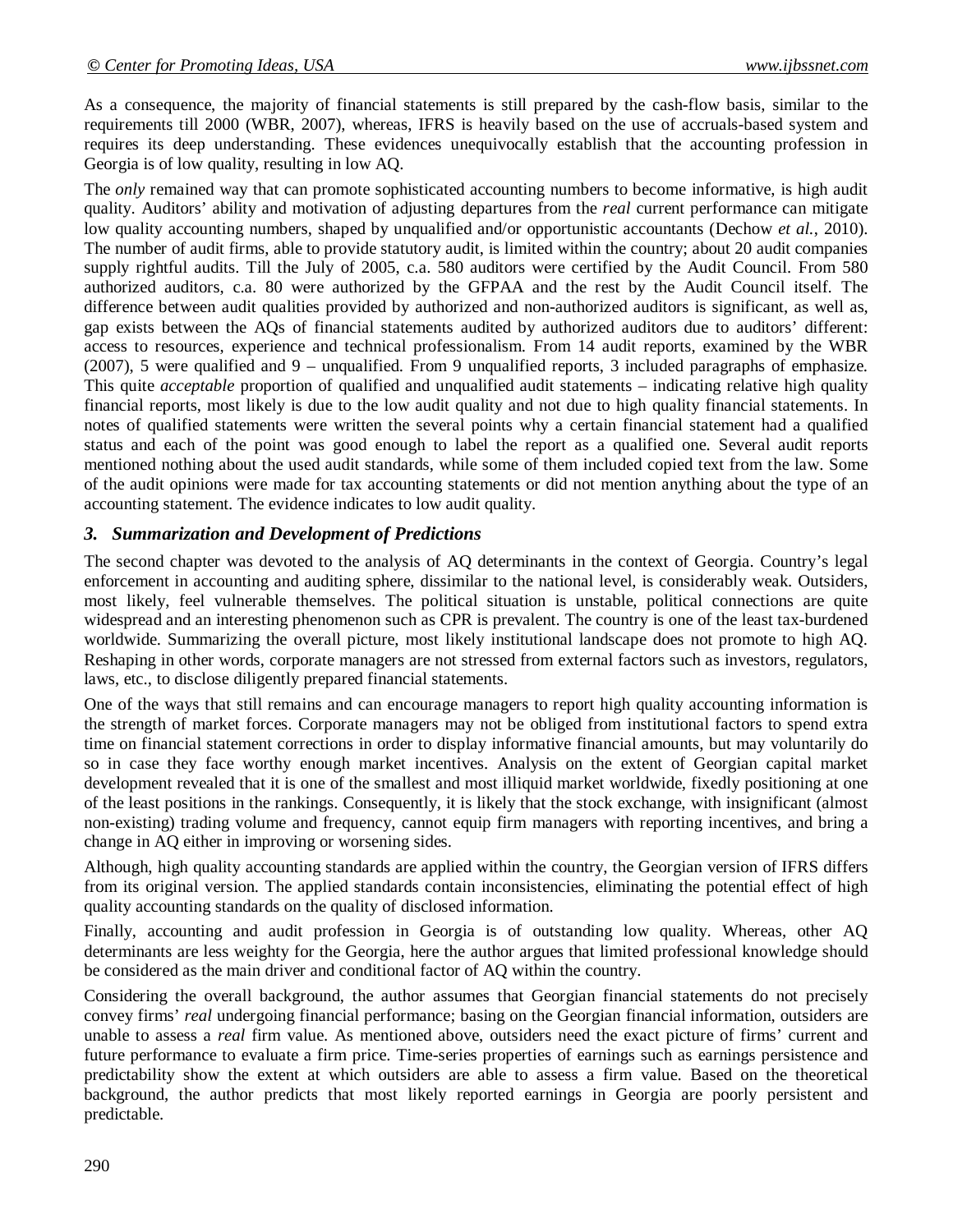Reported accounting information may deviate from the *real* figures either because of intentional or unintentional errors (or a combination of the both). As for the next step, the author aims to shed the light what is a causal factor for the existing gap between reported and *real* accounting numbers; is it a result of intentional or unintentional errors? On the one hand, opportunistic corporate managers intentionally smooth earnings in a way to maximize their benefits. Managers expect benefits by meeting market participants' forecasts, pushing them to *play* with earnings. Earnings smoothness might be a natural outcome of the intentional use of alleged accounting techniques, such as accruals discretion. On the other hand, financial outcomes may unintentionally departure from a firm's *actual* economics; unintentional errors might be a result of technical mistakes, caused by limited accounting profession and low understanding of accounting fundamentals (Richardson *et al.*, 2005).

The author argues that the share of intentional mistakes should be pathetic in the error. This is due to two arguments. First, the capital market is in its incipient stage and cannot awake corporate managers' interest towards intentional earnings manipulation. The number of investors and analysts at the stock exchange is pathetic, making the author to assume that corporate managers neglect market incentives (if any) as long as no benefits should be expected from meeting analysts'/market participants' forecasts. Second, Georgian accountants are limited in the understanding of accounting fundamentals, particularly in the accrual component, which could facilitate corporate managers to manage earnings. Consequent to this, the huge part of the existing gap between reported and *real* financial amounts should appear because of unintentional errors. This suspect might be strengthened by recalling the fact that accounting (as well as auditing) profession within the country is of outstanding low quality that increases the likelihood of existing unintentional (mechanical) mistakes. Consequently, the author predicts that most likely Georgian corporate managers are not intentionally engaged in the use of intentional alleged accounting tactics such as earnings management and the lion's share in the whole error belongs to unintentional mistakes.

So far, it is expected that Georgian corporate managers seem to be incentive-free; they are not incited either to publish representative financial amounts, neither intentionally to sophisticate them. However, even the most incentive-free corporate manager of a profit-maximization oriented company is interested in paying a low income tax. Managers always have a choice between conservative, neutral and aggressive accounting approaches. On the one hand, firms might be pushed from market incentives to employ an aggressive accounting approach and supply attractive (slightly exaggerated than in a reality) financial amounts. On the other hand, firms, for which market incentives are less worthy, might be interested in the use of conservative accounting (to supply slightly depreciated amounts than in a reality) that would facilitate them to pay less income tax. These incentives push managers in juxtaposed directions and eventually they choose the more preponderate one.

Georgian firms disclose financial accounting statements based on IFRS (IFRS for SMEs) and tax accounting statements based on Georgian tax accounting rules. The differences between reporting standards required under IFRS and Georgian tax accounting, is significant (different requirements appear due to fixed asset acquisition, depreciation, repair expenses, lease loss allowance, borrowings, translation of gains and losses, etc.). A simple intuition indicates that firms would prefer to disclose slightly exaggerated results in financial accounting reports (to gain outsiders' favor and capital) and slightly depreciated results in tax accounting reports (to pay less income tax). But managers are limited in simultaneous implementation of the both strategies, as long as a significant difference between the two statements would signal for manipulation or accounting fraud and may trigger regulators' sanctions. Therefore, a puzzle emerges around the choice which report is a priority; is a firm more capital-market oriented or more tax-accounting oriented. After fixing their focus, firms attempt to display the intended amounts in the prior statement and adjust another statement to it.

The Georgian capital market cannot equip managers with worthy incentives. On the other hand, Georgia is one of the least tax-burdened countries worldwide. However, the author argues that in the absence of market incentives, firms would be interested in optimizing income taxes by employing conservative accounting policies. This suspect might be strengthened by the evidence led by the WBR (2007), according to which in some cases, financial statements were filled with the copied amounts from tax accounting statements, indicating the fact that tax accounting outweighs the importance of financial accounting; tax regulation appears as a dominant factor in formulating the financial reports. This is conditioned by a low demand on financial information from outsiders. Limited demand for financial information from the third parties promotes tax accounting to be a dominant statement, though tax-burden is quite *soft*. Firms emphasize on the fulfillment of tax accounting, and *more or less* the same numbers are *drawn* in financial accounting statements.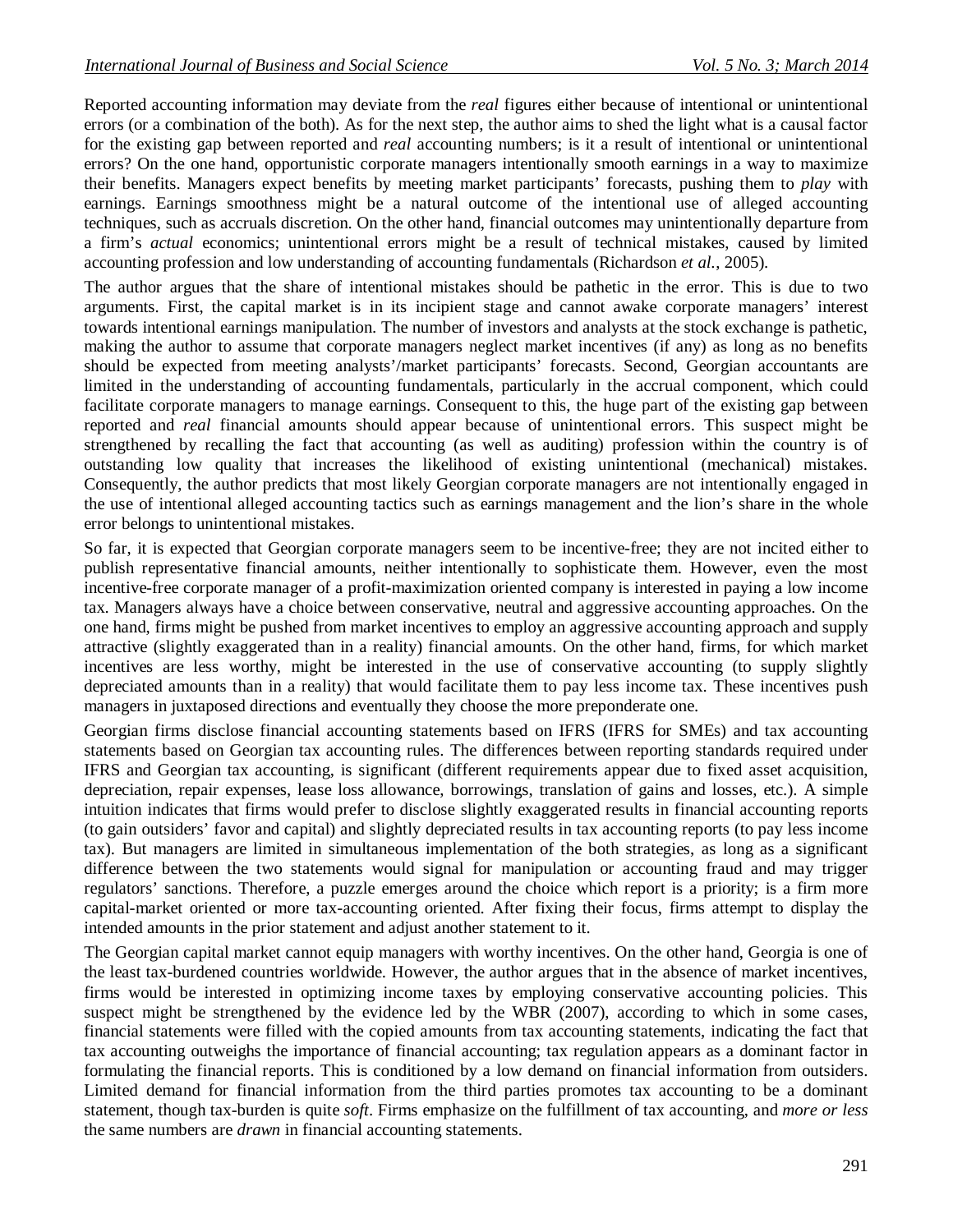Therefore, the author predicts that most likely Georgian firms are engaged in the use of conservative accounting policy, that would facilitate them to pay lower income taxes in comparison to aggressive or neutral accounting approaches.

Predictions formulated within this study are subject of future empiricism.

# *References*

- Ali, Ashiq and Hwang, Lee-Seok (1999), 'Country-specific factors related to financial reporting and the value relevance of accounting data', Available at SSRN 181279.
- Anderson, James Horton and Gray, Cheryl Williamson (2006), Anticorruption in transition 3: who is succeeding... and why?.
- Atwood, TJ, Drake, Michael S, and Myers, Linda A (2010), 'Book-tax conformity, earnings persistence and the association between earnings and future cash flows', *Journal of Accounting and Economics*, 50 (1), 111- 125.
- Ball, Ray and Shivakumar, Lakshmanan (2005), 'Earnings quality in UK private firms: comparative loss recognition timeliness', *Journal of Accounting and Economics*, 39 (1), 83-128.
- Ball, Ray, Robin, Ashok, and Wu, Joanna S. (2003), 'Incentives versus standards: properties of accounting income in four East Asian countries', *Journal of Accounting & Economics*, 36 (1-3), 235-271.
- Barth, Mary E., Landsman, Wayne R., and Lang, Mark H. (2008), 'International Accounting Standards and Accounting Quality', *Journal of Accounting Research*, 46 (3), 467-498.
- Barth, Mary E., Beaver, William H., And, John R. M., and Landsman, Wayne R. (2005), 'Accruals, Accounting-Based Valuation Models, and the Prediction of Equity Values', *Journal of Accounting, Auditing & Finance*, 20 (4), 311-345.
- Bartov, Eli, Goldberg, Stephen R, and Kim, Myungsun (2005), 'Comparative value relevance among German, US, and international accounting standards: A German stock market perspective', *Journal of Accounting, Auditing & Finance*, 20 (2), 95-119.
- Basu, Sudipta (1997), 'The conservatism principle and the asymmetric timeliness of earnings', *Journal of Accounting and Economics*, 24 (1), 3-37.
- Bhattacharya, Utpal, Daouk, Hazem, and Welker, Michael (2003), 'The world price of earnings opacity', The Accounting Review, 78 (3), 641-678.
- Biddle, Gary C. and Hilary, Gilles (2006), 'Accounting Quality and Firm-Level Capital Investment', *The Accounting Review*, 81 (5), 963-982.
- Bremmer, Ian (2009), 'State Capitalism Comes of Age: The End of the Free Market?', *Foreign Affairs*, 40-55.
- Bremmer, Ian and Johnston, Robert (2009), 'The rise and fall of resource nationalism', *Survival*, 51 (2), 149-158.
- Burgstahler, David C, Hail, Luzi, and Leuz, Christian (2006), The importance of reporting incentives: earnings management in European private and public firms', *The accounting review*, 81 (5), 983-1016.
- Cahan, Steven F, Emanuel, David, and Sun, Jerry (2009), 'The effect of earnings quality and country-level institutions on the value relevance of earnings', *Review of Quantitative Finance and Accounting*, 33 (4), 371-391.
- Chaney, Paul K, Faccio, Mara, and Parsley, David (2011), 'The quality of accounting information in politically connected firms', *Journal of Accounting and Economics*, 51 (1), 58-76.
- Chen, Feng, Hope, Ole-Kristian, Li, Qingyuan, and Wang, Xin (2011), 'Financial reporting quality and investment efficiency of private firms in emerging markets', *The accounting review*, 86 (4), 1255-1288.
- Choi, F.D.S. and Mueller, G.G. (1992), International Accounting (New Jersey: Prentice-Hall).
- Daske, Holger and Gebhardt, Günther (2006), 'International financial reporting standards and experts' perceptions of disclosure quality', *Abacus*, 42 (3/4), 461-498.
- Dechow, Patricia, Ge, Weili, and Schrand, Catherine (2010), 'Understanding earnings quality: A review of the proxies, their determinants and their consequences', *Journal of Accounting and Economics*, 50 (2), 344- 401.
- Dechow, Patricia M, Sloan, Richard G, and Sweeney, Amy P (1995), 'Detecting earnings management', *Accounting Review*, 193-225.
- Dechow, Patricia M. and Schrand, Catherine M. (2004), 'Earnings Quality', *CFA Digest*, 34 (4), 82-85.
- Dichev, Ilia D, Graham, John R, Harvey, Campbell R, and Rajgopal, Shivaram (2013), 'A Guide to Earnings Quality', *Available at SSRN 2347428*.